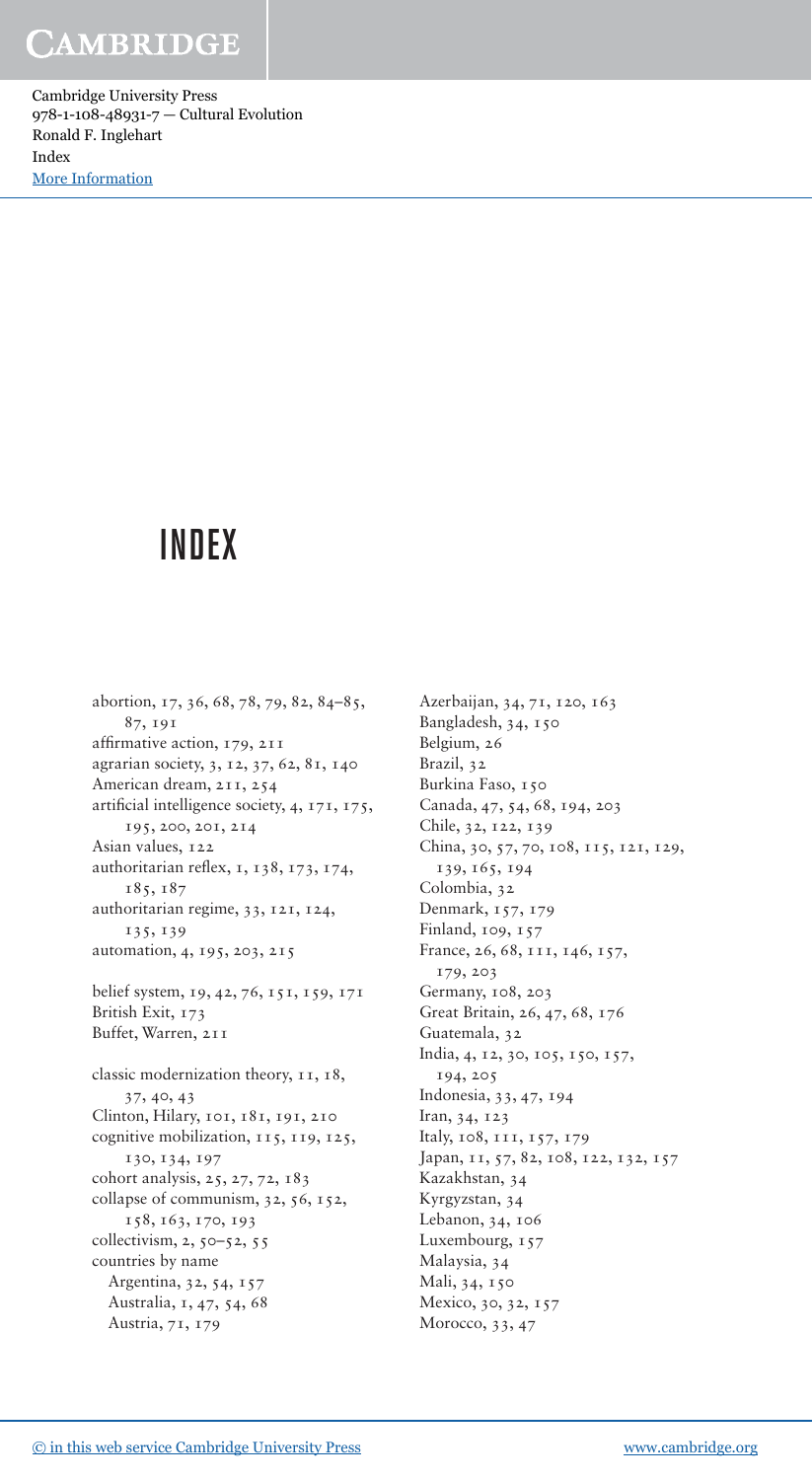Cambridge University Press 978-1-108-48931-7 — Cultural Evolution Ronald F. Inglehart Index [More Information](www.cambridge.org/9781108489317)

#### 271 / Index

Netherlands, 26, 157, 179 New Zealand, 47, 68, 82 Nigeria, 150 Norway, 109, 158 Pakistan, 30, 34 Peru, 32, 129 Poland,  $157$ Qatar, 34, 108 Russia, 30-32, 57-58, 71,  $114 - 15, 158 - 66$ Saudi Arabia, 34 South Africa, 157 South Korea, 122, 139 Spain, 157 Sweden, 68, 109, 158, 179, 203 Switzerland, 158, 179 Turkey, 33, 108, 123, 146 Uganda, 150 United Kingdom, 203 United States, 61, 68, 139, 142, 191 Uruguay, 33, 54, 122 Uzbekistan, 34 Vietnam, 108, 121, 151, 161, 194, 195 West Germany, 26 Yemen, 34 cultural backlash,  $174$ ,  $176$ ,  $185$ cultural evolution, 39, 106,  $113$ ,  $171$ democracy, 39, 44, 104, 105, 120, 135 , 136 authoritarian democracy,  $118$  economic development and democracy, 53, 116, 136 effective democracy, 34, 118, 119, 121, 123, 126, 130, 138 electoral democracy,  $118$ emergence of democracy, 13, 117 hybrid democracy,  $118$ liberal democracy, 121, 123, 130 representative democracy,  $116$ , 118, 130 spread of democracy,  $2, 17, 63, 115,$  137 , 147 , 173 , 175 , 214 transition to democracy,  $114$ , 123, 139 Democratic Party, 210 democratic peace, 103, 112 democratization, 9, 77, 116, 134, 136, 143, 168, 169, 176

wave of democratization, 3, 34, 124, 126, 128, 129, 137, 152 divorce, 17, 36, 40, 68, 78, 84-88 economic insecurity, 15, 185, 199 educational spectrum, 201 elephant curve, 194 emotion, 20, 21 emotional support, 211 emotional well-being, 206 ethnic diversity, 167, 179 European Union, 31, 70, 162, 173, 185 European Values Study, 5 evolutionary modernization theory, 8, 13, 30 , 47 , 55 , 63 , 83 , 136 , 152 , 167 ex-communist countries, 31, 32, 58, 70, 95, 150, 160, 219 existential security decline of existential security, 32, 58, 173 high level of existential security, 5, 9, 23, 30, 79, 89, 93 index of existential security, 88, 91, 110 sense of existential security, 15, 19, 62, 124

feminization of society, 102 fertility rate, 2, 69, 70, 82, 87 declining fertility rate, 42, 69, 75 high fertility rate, 68, 77, 81 Freedom House, 118, 121 freedom of choice, 3, 39, 121, 124, 144, 152, 166, 214 freedom of expression,  $12$ ,  $16$ ,  $117$ ,  $129$ , 143 , 174

Gates, Bill, 103, 201, 211 gender equality,  $1, 9, 16, 187$  opposition to gender equality, 169 rising gender equality,  $11, 102, 143, 147$ support for gender equality,  $81$ , 145 , 154 globalization, 4, 42, 48, 58, 63, 103, 198 government intervention, 209, 214 Great Recession, 155, 186, 198 Green Party, 178

happiness, 39, 140, 214 maximizing happiness, 140, 149 rising happiness, 152, 166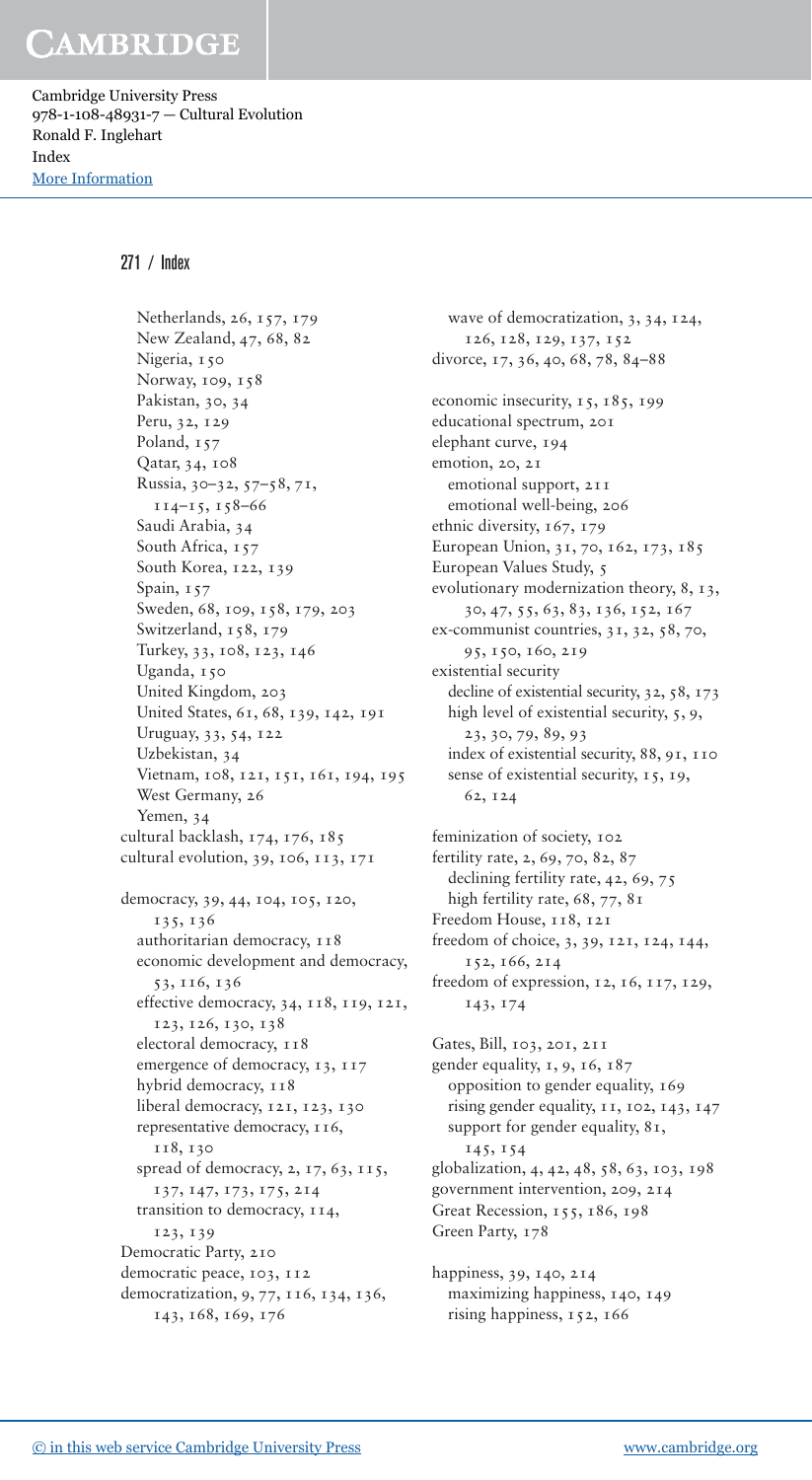Cambridge University Press 978-1-108-48931-7 — Cultural Evolution Ronald F. Inglehart Index [More Information](www.cambridge.org/9781108489317)

#### 272 / Index

hedonic treadmill, 141, 169 homosexuality, 17, 41, 77, 82, 89, 169 disapproval of homosexuality, 98 tolerance of homosexuality, 13,  $40, 80, 83$ individual-choice norm, 78, 85, 87, 98, 110 components of individual-choice norm, 108 shift to individual-choice norm, 84, 99, 102 support for individual-choice norm, 89, 93, 94, 99 individualism, 50, 55 industrial economy, 75 industrialization, 9, 37, 43, 48, 64, 75, 115 , 131 , 138 early industrialization, 116, 197 inequality economic inequality, 68, 137, 161, 192, 210 Gini index of inequality, 70, 193, 215 income inequality,  $87, 154, 193$ rising inequality,  $84, 171, 175, 186$ , 193, 196, 212 infant mortality, 34, 78, 81, 83, 94, 100 intergenerational cultural change, 1 intergenerational population replacement,  $14-16$ ,  $21-23$ ,  $29$ ,  $72$ , 77 – 80 , 84 , 91 , 94 , 95 , 183 intergenerational value change, 15, 25, 55, 80, 95, 100 process of intergenerational value change, 3, 12, 20, 124, 128 knowledge society,  $65, 75, 103, 134$ ,  $193, 200 - 3$ Latin American countries, 33, 45, 150, 172 , *see also* countries by name life expectancy, 10, 89, 91, 143 male life expectancy, 32, 58, 161 mean life expectancy, 49, 146 measures of life expectancy, 92 median life expectancy, 34 rising life expectancy,  $11$ ,  $100$ , 115, 197

life satisfaction, 4, 39, 50, 141-45, 161-66

Marx, Karl, 10, 42, 60, 61, 116 Marist belief system, 32, 71, 159, 160 Marxist ideology, 159 mass literacy, 9, 116, 131, 197 middle class, 5, 117, 133, 179, 188, 201, 207 Muslim-majority countries, 18, 33, 46, 75 , 166 , *see also* countries by name National Front of France, 5, 173, 183 nationalism, 11, 58, 70, 159 NATO, 70, 71, 111 Nazis, 177, 186 New Deal, 210 outsourcing, 4, 195, 203 path-dependency,  $24, 58, 135$ per capita GDP, 34, 49, 57, 85, 89, 94,  $148$ polarization, 34, 37 class- based polarization, 191 political polarization, 176, 189 value-based polarization, 191 political coalition, 209, 215, 216 Polity IV,  $147$ postmaterialism, 92, 175 backlash against postmaterialism, 180 postmaterialist value, 26, 88, 93 a shift from materialist to postmaterialist values, 1, 14, 22, 29, 36 , 72 , 77 , 88 , 95 , 183 Materialist/postmaterialist values, 72, 93 , 184 pro-fertility norm, 78, 83, 89, 100 a shift from pro-fertility norms to individual-choice norms, 78, 80, 100 rational choice theories,  $19-21$ Reagan, Ronald, 192 Reagan- Thatcher era, *see also* Reagan,

Ronald; Thatcher, Margaret religiosity, 58, 61, 69, 92, 152, 159, 165, 169 Republican Party, 173, 210

Republikaner, 177, 178, 183

Romney, Mitt, 198